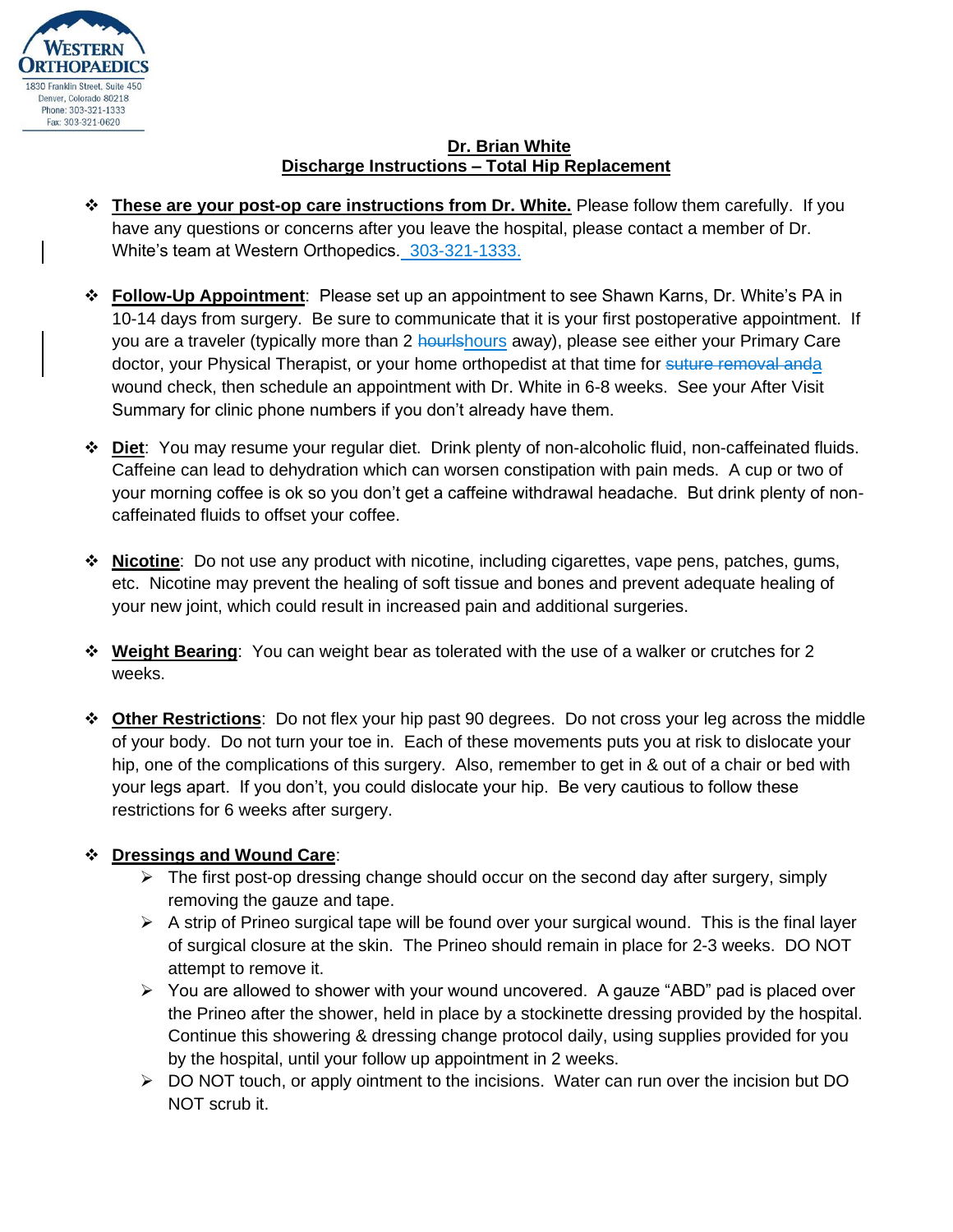- ➢ At each dressing change evaluate the incision for excessive drainage, redness surrounding the incision or red streaks coming away from it, increased pain, and increased temperature. There are all signs of infection.
- ➢ Monitor for redness or blistering under the Prineo. These are signs of a reaction to the Prineo. If you have questions or concerns, please call the office immediately.
- ❖ **Bathing**: Water can run over your incision while you shower, but do not apply soap or scrub it. DO NOT submerge your incision. Avoid baths or swimming pools until the incision is completely healed, which is typically in 2-3 weeks. You should avoid soaking in a hot tub for 6 weeks.
- ❖ **Driving**: You cannot drive until you are off of narcotic pain medications. The determination of when to drive is based on when you feel that your braking time is not affected by your surgery and you can do it safely. For the right leg, this may be at 4-6 weeks. It may be sooner on the left. Please use caution in the beginning and consider first practicing in an empty parking lot.

## ❖ **Physical Therapy**:

- ➢ Physical therapy after your total hip replacement is very important. Sometimes, home physical therapy will be helpful for the first week or two after surgery to achieve basic function. If this is deemed necessary by your Physical and Occupational Therapist at the hospital, the case manager at Porter will assist you in getting this arranged. If this is not needed, then Dr. White would recommend that you see an outpatient Physical Therapist within 1 week of surgery to begin your rehabilitation process. To achieve the best possible result from your surgery, a skilled therapist is required to help you balance and strengthen the muscles around your hip. If you do not have a Physical Therapist and would like to have a recommendation, please let me know before you leave the hospital.
- ➢ You will be given specific exercises to follow at different time frames during your rehabilitation. Follow these instructions carefully. They are listed in the rehab protocol you were given which is attached to the Physical Therapy order (referral, prescription) that you were given. It can be found in the packet you received from Dr. White. Take it with you to your first Physical Therapy appointment. If you have any questions, please phone 303-321- 1333.

## ❖ **SWELLING, INFLAMMATION CONTROL AND REACHING YOUR RANGE OF MOTION GOALS ARE THE PRIMARY FOCUS FOR THE FIRST TWO (2) WEEKS AFTER SURGERY.** The

following will help you reach your goals:

- ➢ **Ice**: Ice your hip 5-6 times a day 30 minutes at a time. This can be achieved in a number of ways: ice bags, durakolds, freezer wraps or frozen peas can be used. If you purchased an IceMan unit, use it as much as possible (using the above intervals for a total of at least 3-4 hours a day). Whatever the means, be very diligent with your icing. Be sure to put a thin sheet of cloth such as a T-shirt next to your skin while icing, as the ice can cause frost bite.
- ➢ **TED hose**: These are to be worn for the first 2 weeks after surgery. They should be worn over the calf at all times. They serve the dual purpose of decreasing the chance of blood clot formation and aid in controlling swelling in the lower extremities. You may remove them